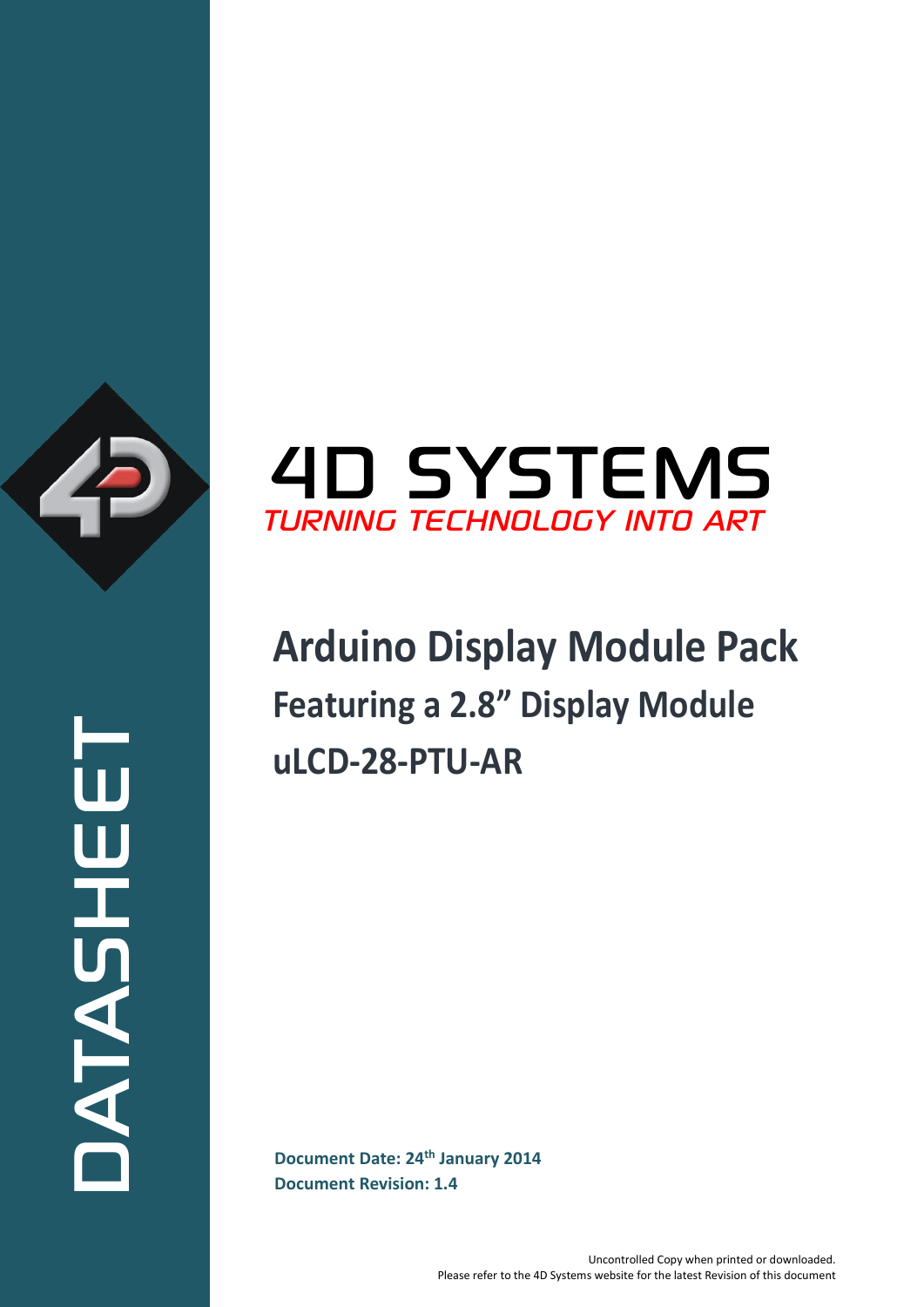## Contents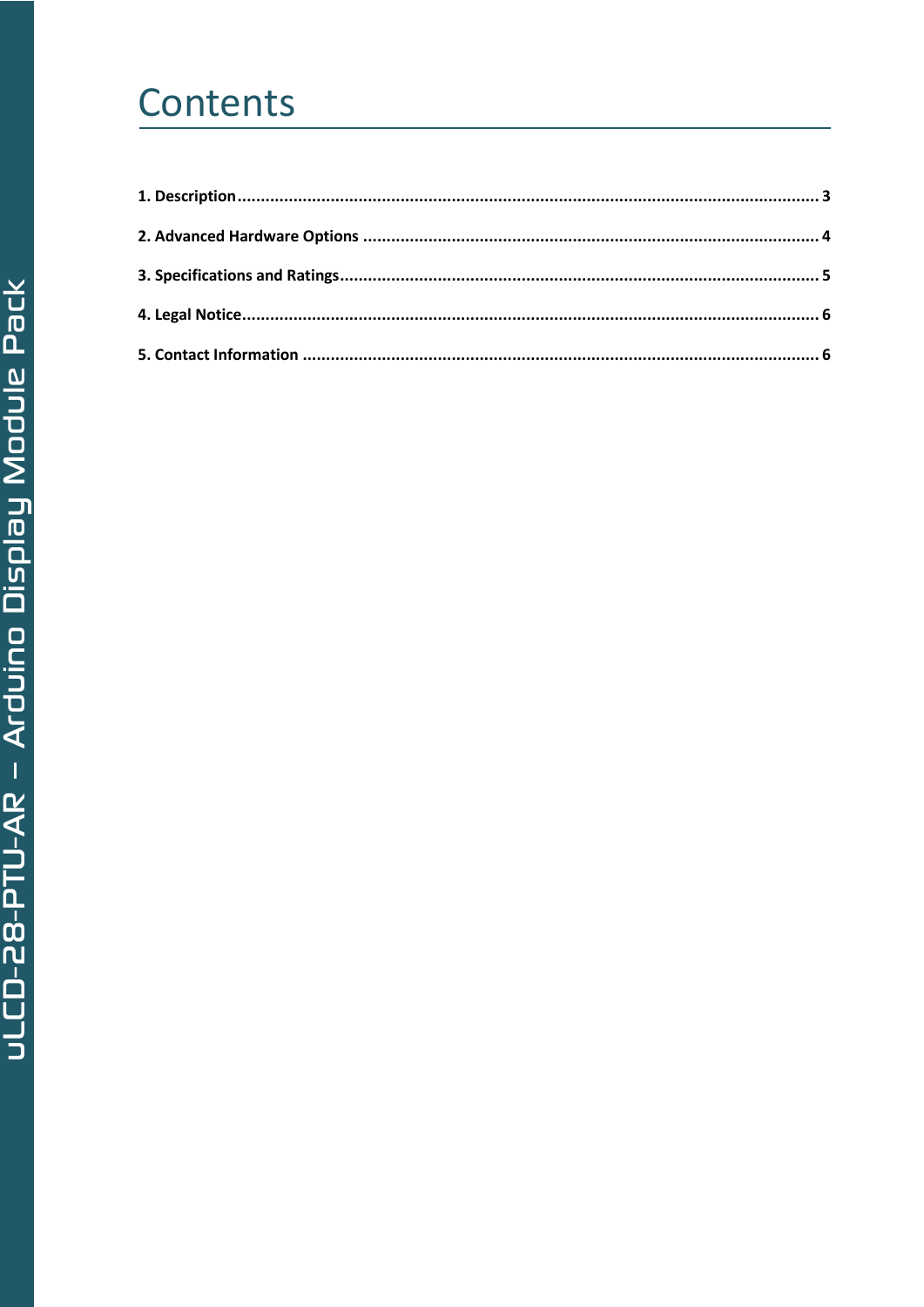#### <span id="page-2-0"></span>**1. Description**

The 4D Systems Arduino\* Display Module Pack (uLCD-28-PTU-AR) is made up of a uLCD-28-PTU Display Module and an Adaptor to easily connect an Arduino to the 4D Systems Display.

The Pack comprises of:

- uLCD-28-PTU Display Module
- 4D Arduino Adaptor Shield
- 5 way Female-Female Cable

The Arduino Display Module Pack enables an Arduino user to quickly connect the 4D Arduino Adaptor Shield to their Arduino, connect the 5 way cable between the Adaptor and the Display Module, and be connected in seconds to start programming their new 4D Systems Display.

The uLCD-28-PTU can be configured in a number of ways using the 4D Systems Workshop4 IDE, which enable a comprehensive range of serial commands ready to be received from the Arduino, to draw primitives such as lines, rectangles, circles and text, to displaying images, playing sound and logging data to uSD card.

Communication to the Display Module is performed via the Arduino's hardware serial port.

A single digital on the Arduino is utilised for an external reset for the display.

Power for the display is supplied from the Arduino's 5V bus. In most cases, no external power is required for the Display Module as all power is supplied from the Arduino, via the Adaptor Shield. The Arduino DC Jack may be required to supply the Arduino with power if the USB supply of the PC is insufficient.

In some cases, the display may be required to be powered separately to the Arduino, which the Arduino Adaptor Shield allows. Please refer to the Datasheet for the 4D Arduino Adaptor Shield for more information.

For a detailed listing of the capabilities of the display module in this Arduino Pack, please refer to the datasheet for the display itself, available from the 4D Systems website, [www.4dsystems.com.au.](http://www.4dsystems.com.au/)



**4D Arduino Adaptor Shield**



**The uLCD-28-PTU Display Module**



**Arduino Display Module Pack connected together (Note: Arduino not included in Pack)**

**NOTE (\*):** Arduino remains the property of the Arduino Team. All references to the word Arduino and Arduino Hardware are licensed under the Creative Commons Attribution Share-Alike license.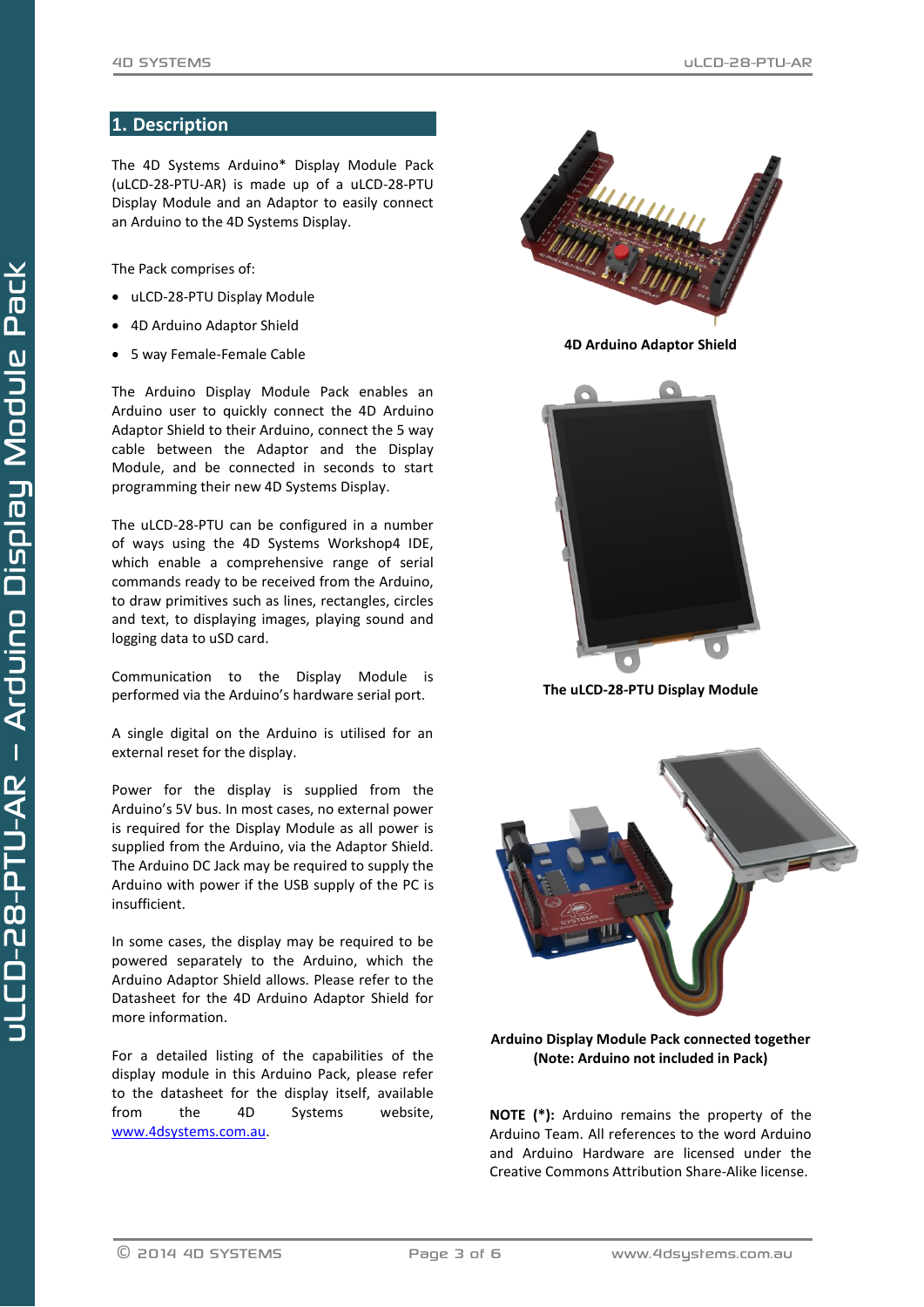#### <span id="page-3-0"></span>**2. Advanced Hardware Options**

The display module (uLCD-28-PTU) is a very capable and powerful piece of hardware, which can be reconfigured beyond the boundaries of the Arduino.

With the use of the 4D Systems Workshop4 IDE Software, the display module can be configured and programmed independently of the Arduino environment.

If a user wishes to investigate the capabilities of the uLCD-28-PTU and reconfigure the display module, please refer to the Datasheet for the uLCD-28-PTU, available from the 4D systems website, [www.4dsystems.com.au.](http://www.4dsystems.com.au/) The user can freely change back to the configuration the module was shipped in if desired, all via the Workshop4 IDE Software.

To take advantage of the 4D Systems Workshop4 Software, a 4D Programming Cable is required, which can be purchased from the 4D Systems website, or from a 4D Systems distributor.

The Workshop4 IDE enables the uLCD-28-PTU display module to be configured using 4 different environments.

- The **Designer** environment enables the user to write 4DGL code in its natural form to program the display module.
- A visual programming experience, suitably called **ViSi**, enables click-and-place type placement of objects to assist with 4DGL code generation and allows the user to visualise how the display will look while being developed.
- An advanced environment called **ViSi-Genie** doesn't require any 4DGL coding at all, it is all done automatically for you. Simply lay the display out with the objects you want, set the events to drive them and the code is written for you automatically. ViSi-Genie provides the latest rapid development experience from 4D Systems.
- A **Serial** environment is also provided to transform the display module into a slave serial module, allowing the user to control the display from any host microcontroller or device with a serial port.

**Designer** and **ViSi** allow the user to program and write their own protocol to communicate between the Arduino and the Display Module.

**ViSi-Genie** has a set protocol as outlined in the documentation associated with it (Available from the Workshop4 Product page of the website), and 4D Systems has developed an Arduino Library specifically for the ViSi-Genie environment, to enable a rapid development platform for users. The library is available for download from the uLCD-28-PTU-AR product page on the 4D Systems Website, [www.4dsystems.com.au.](http://www.4dsystems.com.au/)

The **Serial** environment loads an application (SPE) onto the display module which enables commands from the Arduino to communicate directly with the display module and get it to perform specific actions. 4D Systems has developed a library specifically for this environment also, which is available for download from the uLCD-28-PTU-AR product page on the 4D Systems Website[, www.4dsystems.com.au.](http://www.4dsystems.com.au/)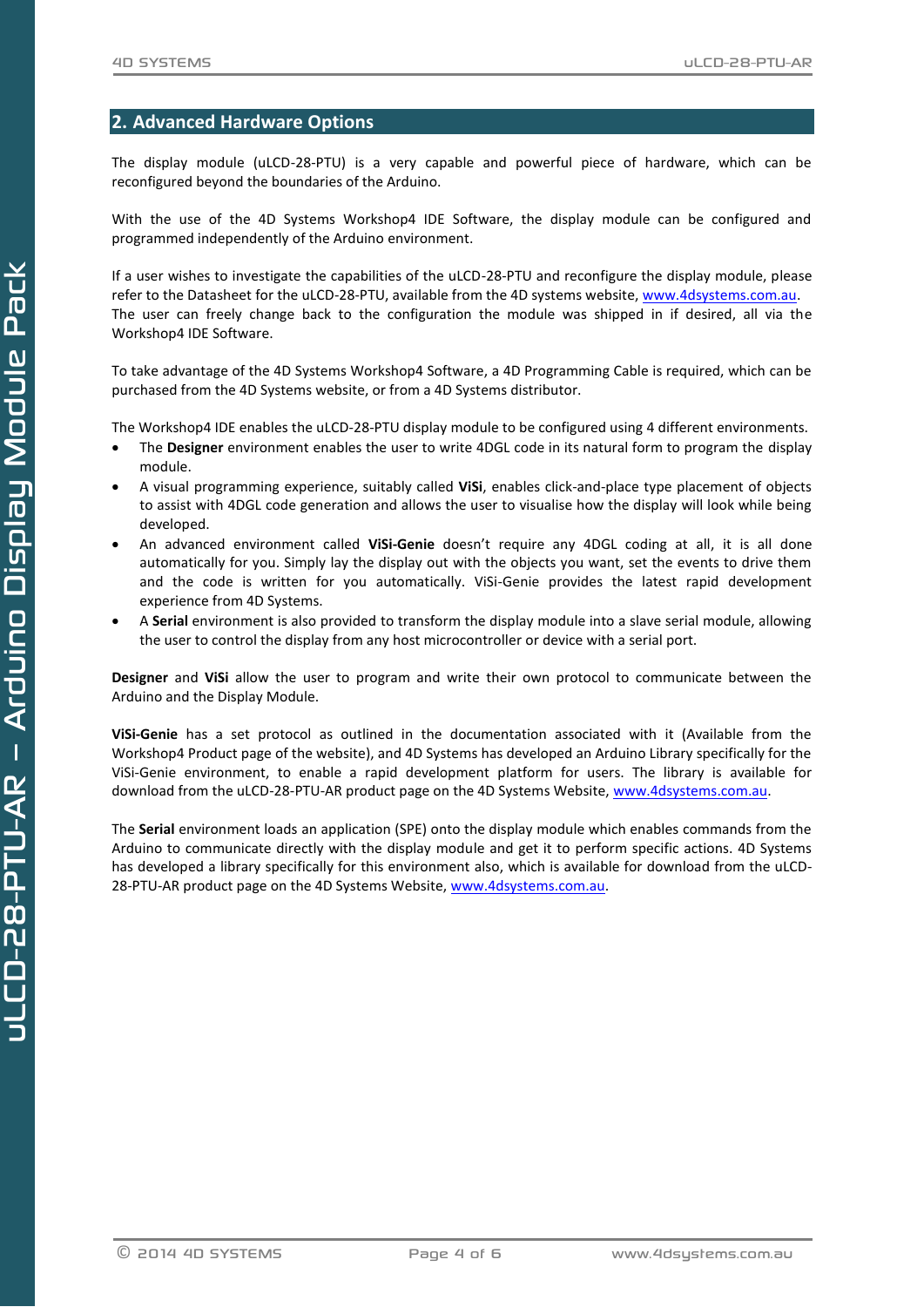### <span id="page-4-0"></span>**3. Specifications and Ratings**

| <b>RECOMMENDED OPERATING CONDITIONS</b> |                   |            |       |            |              |  |
|-----------------------------------------|-------------------|------------|-------|------------|--------------|--|
| <b>Parameter</b>                        | <b>Conditions</b> | <b>Min</b> | Typ   | <b>Max</b> | <b>Units</b> |  |
| Supply Voltage (VCC)                    |                   | 4.5        | $- -$ | 5.5        |              |  |
| <b>Operating Temperature</b>            |                   | $-10$      | $- -$ | $+70$      | $\sim$       |  |

#### **ORDERING INFORMATION**

**Order Code:** uLCD-28-PTU-AR

**Packaging:** Module sealed in antistatic foam padded 4D Systems Box